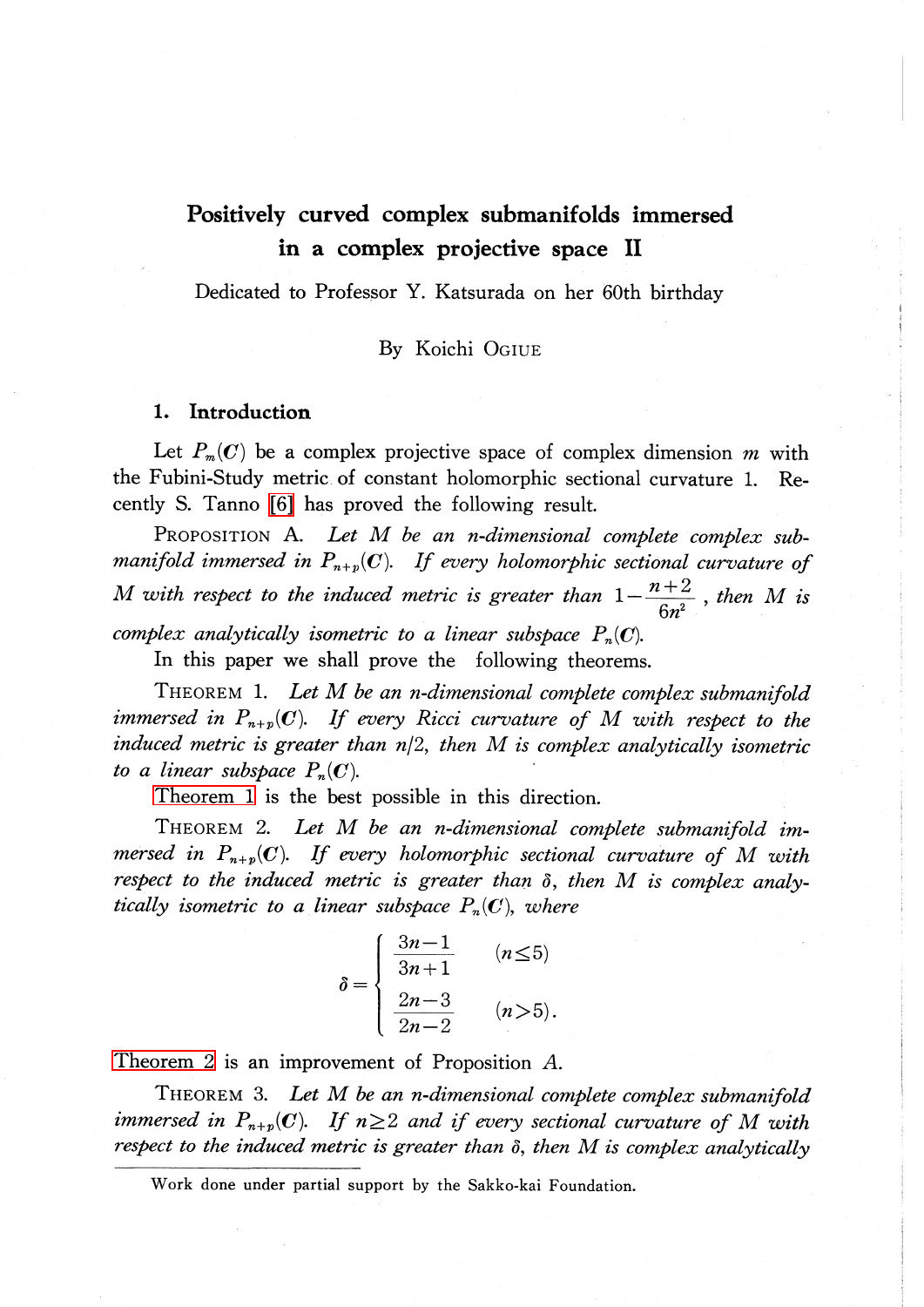isometric to a linear subspace  $P_{n}(C)$ , where

$$
\delta = \begin{cases}\n\frac{5}{23} & (n=5) \\
\frac{5n-2-\sqrt{9n^2+60n+4}}{8(n-5)} & (n \neq 5).\n\end{cases}
$$

## 2. Preliminaries

Let J (resp.  $\tilde{J}$ ) be the complex structure of M (resp.  $P_{n+p}(C)$ ) and g (resp.  $\tilde{\sigma}$ ) be the Kaehler metric of M (resp.  $P_{n+p}(\mathcal{C})$ ). We denote by  $\nabla$  (resp.  $\tilde{\mathcal{V}}$ ) the covariant differentiation with respect to g (resp.  $\tilde{g}$ ). Then the second fundamental form  $\sigma$  of the immersion is given by

$$
\sigma(X, Y) = \overline{Y}_X Y - \overline{Y}_X Y.
$$

Let  $R$  be the curvature tensor field of  $M$ . Then the equation of Gauss is

$$
g\left(R(X, Y)Z, W\right) = \tilde{g}\left(\sigma(X, W), \sigma(Y, Z)\right) - \tilde{g}\left(\sigma(X, Z), \sigma(Y, W)\right)
$$
  
+ 
$$
\frac{1}{4}\left\{g(X, W)g(Y, Z) - g(X, Z)g(Y, W)\right\}
$$
  
+ 
$$
g(JX, W)g(JY, Z) - g(JX, Z)g(JY, W) + 2g(X, JY)g(JZ, W)\right\}.
$$

Let  $\xi_{1}, \cdot\cdot\cdot, \xi_{p},\ \tilde{J}\xi_{1}, \cdot\cdot\cdot, \tilde{J}\xi_{p}$  be local fields of orthonormal vectors normal to  $M$ . If we set, for  $i=1, \dots, p$ ,

$$
g(A_iX, Y) = \tilde{g}(\sigma(X, Y), \xi_i)
$$
  

$$
g(A_{i*}X, Y) = \tilde{g}(\sigma(X, Y), \tilde{J}\xi_i),
$$

then  $A_{1}, \cdot \cdot \cdot, A_{p}, \ A_{1*}, \cdot \cdot \cdot, A_{p*}$  are local fields of symmetric linear transformations. We can easily see that  $A_{i*}=JA_{i}$  and  $JA_{i}=-A_{i}J$  so that, in particular, tr $A_{i}$ =tr $A_{i*}=0$ . The equation of Gauss can be written in terms of  $A_{i}$ 's as

$$
g\Big(R(X, Y)Z, W\Big) = \sum \Big\{g(A_iX, W)g(A_iY, Z) - g(A_iX, Z)g(A_iY, W) + g(JA_iX, W)g(JA_iY, Z) - g(JA_iX, Z)g(JA_iY, W)\Big\} + \frac{1}{4}\Big\{g(X, W)g(Y, Z) - g(X, Z)g(Y, W) + g(JX, W)g(JY, Z) - g(JX, Z)g(JY, W) + 2g(X, JY)g(JZ, W)\Big\}.
$$

Let S be the Ricci tensor of  $M$ . Then we have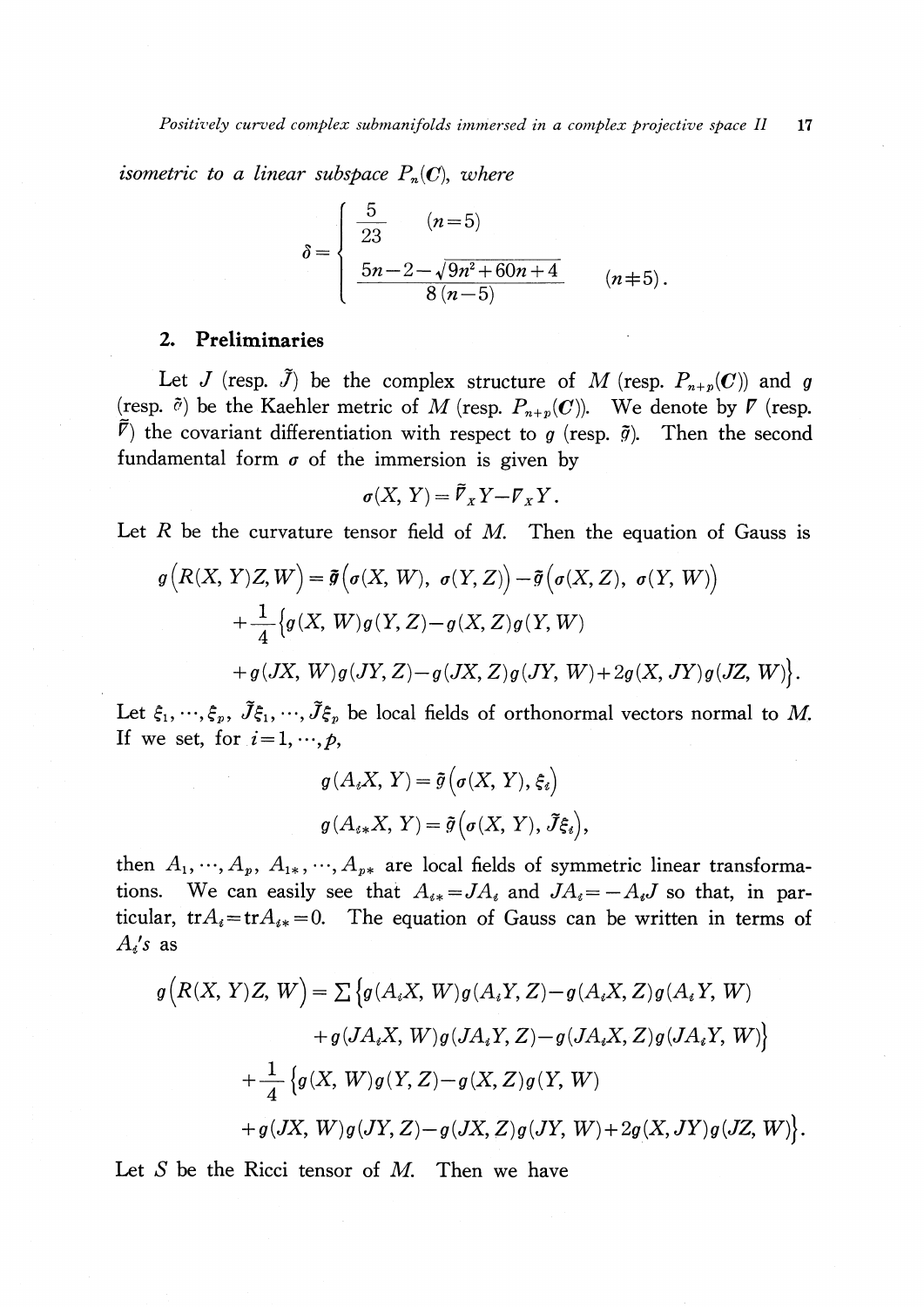18 K. Ogiue

(1) 
$$
S(X, Y) = \frac{n+1}{2} g(X, Y) - 2g(\sum A_i^2 X, Y).
$$

Let  $\|\sigma\|$  be the length of the second fundamental form of the immersion so that  $\|\sigma\|^{2}=2\sum \mathrm{tr}A_{i}^{2}$ .

We know that the second fundamental form  $\sigma$  satisfies the following differential equation [\(\[4\]\)](#page-4-1).

$$
\frac{1}{2} \mathcal{A} \|\sigma\|^2 = \|\tilde{\mathcal{F}}\sigma\|^2 + \sum tr(A_{\lambda}A_{\mu} - A_{\mu}A_{\lambda})^2 - \sum (tr A_{\lambda}A_{\mu})^2 + \frac{n+2}{2}||\sigma||^2,
$$

where  $\Delta$  denotes the Laplacian and  $\lambda$ ,  $\mu=1, \dots, p, \ 1^{*}, \dots, p^{*}$ . For a suitable choice of  $\xi_{1}, \dots, \xi_{p}, \bar{J}\xi_{1}, \dots, \bar{J}\xi_{p}$ , the above differential equation can be written as follows  $(5, 6)$ .

(2) 
$$
\frac{1}{2} \mathcal{A} \|\sigma\|^2 = \|\tilde{\mathcal{F}}\sigma\|^2 - 8 \operatorname{tr}(\sum A_i^2)^2 - 2 \sum (\operatorname{tr} A_i^2)^2 + \frac{n+2}{2} \|\sigma\|^2.
$$

## 3. Proof of Theorm <sup>1</sup>

First we note that, by a theorem of Myers  $([3])$ , M is compact.

Since  $S - \frac{n}{2}g$  is positive definite, we can see from (1) that  $I-4 \sum A_{i}^{2}$ is positive definite, where  $I$  denotes the identity transformation. This implies (3)  $\|\sigma\|^{2} \leq n$ .

Moreover, since  $A_{i}'s$  are symmetric linear transformations,  $\sum A_{i}^{2}$  is positive semi-definite. Since  $\sum A_{i}^{2}$  and  $I-4 \sum A_{i}^{2}$  can be transformed simultaneously by an orthogonal matrix into diagonal forms at each point of M,  $(\sum A_{i}^{2})(I-4\sum A_{i}^{2})$  is positive semi-definite. Hence we have

$$
(4) \qquad \qquad 8 \operatorname{tr}(\sum A_i^2)^2 \leq ||\sigma||^2.
$$

On the other hand, we can see

(5) 
$$
\sum (\text{tr } A_i^2)^2 \leq (\sum \text{tr } A_i^2)^2 = \frac{1}{4} ||\sigma||^4.
$$

From  $(2)$ ,  $(3)$ ,  $(4)$  and  $(5)$ , we have

(6) 
$$
\frac{1}{2} \mathcal{A} \|\sigma\|^2 \geq \frac{1}{2} \|\sigma\|^2 (n - \|\sigma\|^2) \geq 0.
$$

Hence, by a well-known theorem of E. Hopf,  $||\sigma||^{2}$  is a constant. This, together with (3) and (6), implies  $\|\sigma\|=0$ . Therefore M is a totally geodesic submanifold.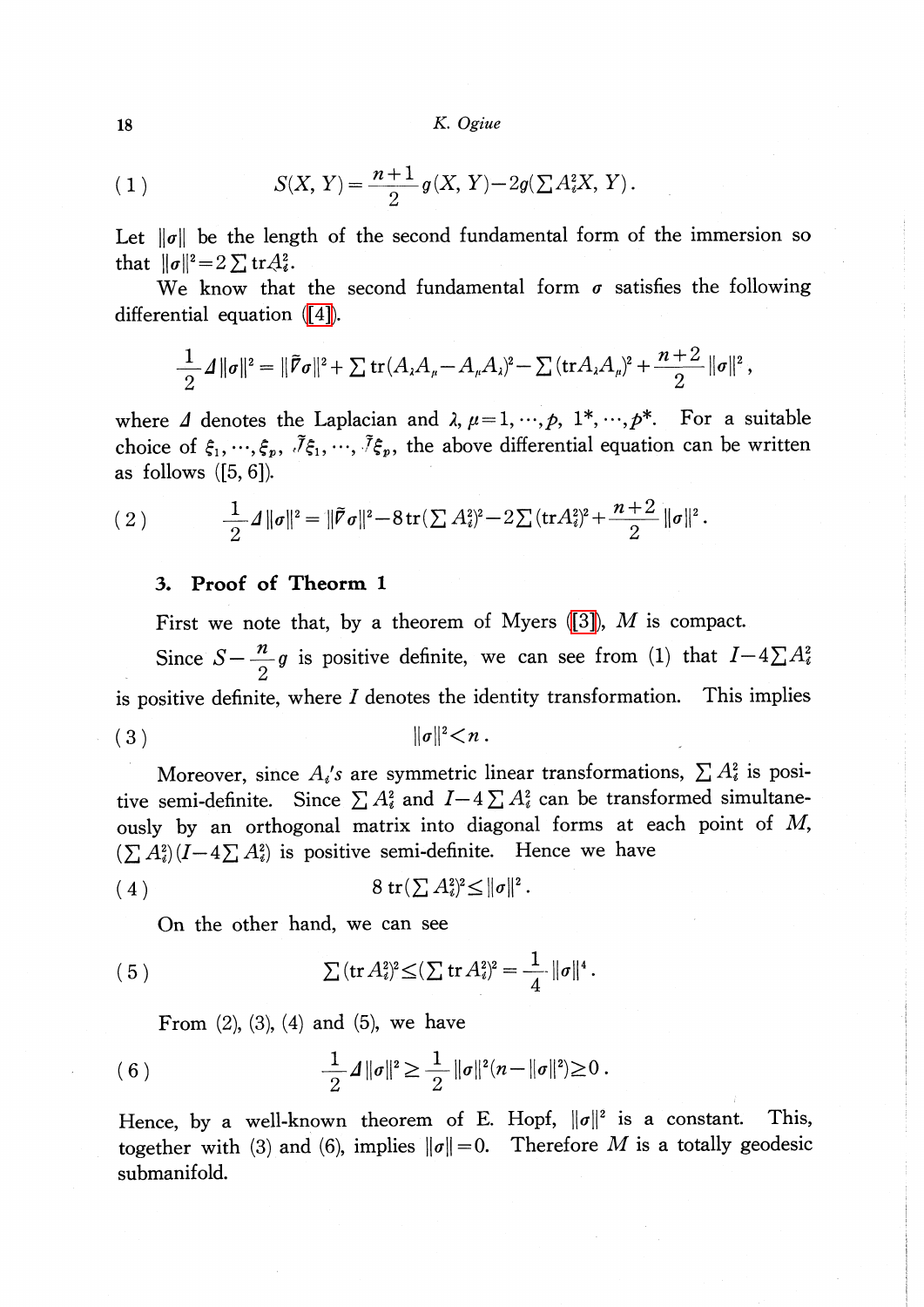# 4. Proof of Theorem 2 and Theorem 3

To prove [Theorem](#page-0-1) 2, we need the following Proposition due to Bishop and Goldberg (Theorem 8. <sup>1</sup> in [\[2\]\)](#page-4-3).

PROPOSITION 1. If every holomorphic sectional curvature of  $M$  is greater than  $\delta,$  then every Ricci curvature of  $M$  is greater than  $\mu,$  where

$$
\mu = \begin{cases}\n\frac{(3n+1)\delta - (n-1)}{4} & (n \le 5) \\
(n-1)\delta - \frac{n-3}{2} & (n > 5).\n\end{cases}
$$

We can see that if

$$
\delta = \begin{cases} \frac{3n-1}{3n+1} & (n \le 5) \\ \frac{2n-3}{2n-2} & (n > 5), \end{cases}
$$

then  $\mu=\frac{n}{2}$ .

This, combined with [Theorem](#page-0-0) 1, implies [Theorem](#page-0-1) 2.

To prove [Theorem](#page-0-2) 3, we need the following Proposition due to Berger  $([1])$ .

<span id="page-3-0"></span>PROPOSITION 2. If  $n \geq 2$  and if the sectional curvature K of M satisfies  $\delta < K \leq 1$ , then every holomorphic sectional curvature of M is greater than  $\frac{0(80+1)}{1-\delta}$ .

Let  $x$  be an arbitrary point of  $M$  and  $X$  be an arbitrary unit vector in  $T_{x}(M)$ . If  $e_{1}=X, e_{2}, \cdots, e_{n}$ ,  $Je_{1}, \cdots, Je_{n}$  is an orthonormal basis of  $T_{x}(M)$ , then

$$
S(X, X) = H(X) + \sum_{i=2}^{n} \left\{ K(X, e_i) + K(X, Je_i) \right\},
$$

where  $H(X)$  is the holomorphic sectional curvature of M determined by X and  $K(X, Y)$  is the sectional curvature of M determined by X and Y. Hence, by [Proposition](#page-3-0) 2,  $K > \delta$  implies

$$
S(X, X) > \frac{\delta(8\delta + 1)}{1 - \delta} + 2(n - 1)\delta \, .
$$

We can see that if